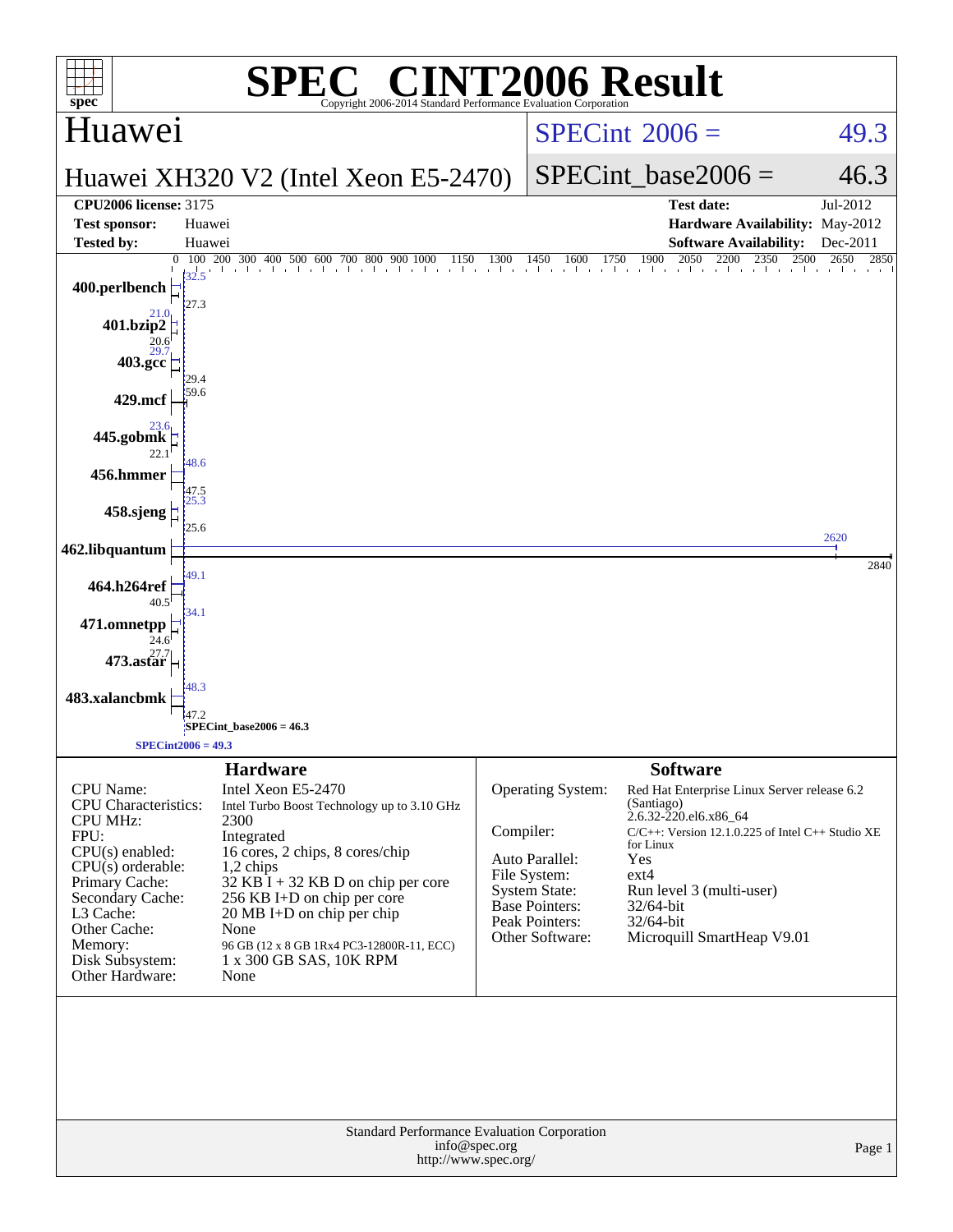

#### Huawei

### $SPECint2006 = 49.3$  $SPECint2006 = 49.3$

Huawei XH320 V2 (Intel Xeon E5-2470)

SPECint base2006 =  $46.3$ 

**[CPU2006 license:](http://www.spec.org/auto/cpu2006/Docs/result-fields.html#CPU2006license)** 3175 **[Test date:](http://www.spec.org/auto/cpu2006/Docs/result-fields.html#Testdate)** Jul-2012

**[Test sponsor:](http://www.spec.org/auto/cpu2006/Docs/result-fields.html#Testsponsor)** Huawei **[Hardware Availability:](http://www.spec.org/auto/cpu2006/Docs/result-fields.html#HardwareAvailability)** May-2012 **[Tested by:](http://www.spec.org/auto/cpu2006/Docs/result-fields.html#Testedby)** Huawei **[Software Availability:](http://www.spec.org/auto/cpu2006/Docs/result-fields.html#SoftwareAvailability)** Dec-2011

#### **[Results Table](http://www.spec.org/auto/cpu2006/Docs/result-fields.html#ResultsTable)**

|                         | <b>Base</b>    |              |                                                                                                          |       |                |       | <b>Peak</b>    |              |                |              |                |              |
|-------------------------|----------------|--------------|----------------------------------------------------------------------------------------------------------|-------|----------------|-------|----------------|--------------|----------------|--------------|----------------|--------------|
| <b>Benchmark</b>        | <b>Seconds</b> | <b>Ratio</b> | <b>Seconds</b>                                                                                           | Ratio | <b>Seconds</b> | Ratio | <b>Seconds</b> | <b>Ratio</b> | <b>Seconds</b> | <b>Ratio</b> | <b>Seconds</b> | <b>Ratio</b> |
| $ 400.\text{perlbench}$ | 357            | 27.3         | 358                                                                                                      | 27.3  | 359            | 27.2  | 301            | 32.5         | 300            | 32.5         | 302            | 32.3         |
| 401.bzip2               | 468            | 20.6         | 470                                                                                                      | 20.5  | 469            | 20.6  | 458            | 21.0         | 459            | 21.0         | 459            | 21.0         |
| $403.\mathrm{gcc}$      | 274            | 29.4         | 275                                                                                                      | 29.3  | 274            | 29.4  | 271            | 29.7         | 271            | 29.7         | 271            | 29.7         |
| $429$ .mcf              | 154            | 59.2         | 151                                                                                                      | 60.4  | 153            | 59.6  | 154            | 59.2         | 151            | 60.4         | 153            | 59.6         |
| $445$ .gobmk            | 475            | 22.1         | 474                                                                                                      | 22.1  | 476            | 22.1  | 444            | 23.6         | 444            | 23.6         | 444            | 23.6         |
| 456.hmmer               | 196            | 47.5         | 196                                                                                                      | 47.5  | 196            | 47.5  | 192            | 48.5         | 192            | 48.6         | 192            | <b>48.6</b>  |
| $458$ .sjeng            | 473            | 25.6         | 472                                                                                                      | 25.6  | 473            | 25.6  | 478            | 25.3         | 478            | 25.3         | 478            | 25.3         |
| 462.libquantum          | 7.30           | 2840         | 7.28                                                                                                     | 2850  | 7.90           | 2620  | 7.88           | 2630         | 7.90           | 2620         | 7.90           | 2620         |
| 464.h264ref             | 547            | 40.4         | 546                                                                                                      | 40.5  | 546            | 40.5  | 451            | 49.1         | 457            | 48.4         | 450            | 49.2         |
| $ 471$ .omnetpp         | 254            | 24.6         | 252                                                                                                      | 24.8  | 254            | 24.6  | 183            | 34.1         | 183            | 34.1         | 182            | 34.3         |
| $ 473$ . astar          | 253            | 27.7         | 255                                                                                                      | 27.6  | 254            | 27.7  | 253            | 27.7         | 255            | 27.6         | 254            | 27.7         |
| 483.xalancbmk           | 146            | 47.1         | 146                                                                                                      | 47.4  | 146            | 47.2  | 143            | 48.4         | 143            | 48.3         | 143            | 48.3         |
|                         |                |              | Results appear in the order in which they were run. Bold underlined text indicates a median measurement. |       |                |       |                |              |                |              |                |              |

#### **[Operating System Notes](http://www.spec.org/auto/cpu2006/Docs/result-fields.html#OperatingSystemNotes)**

 Stack size set to unlimited using "ulimit -s unlimited" Transparent Huge Pages enabled with: echo always > /sys/kernel/mm/redhat\_transparent\_hugepage/enabled Select only test related files when installing the operating system

#### **[Platform Notes](http://www.spec.org/auto/cpu2006/Docs/result-fields.html#PlatformNotes)**

 BIOS configuration: Intel Hyper-Threading set to Disabled Set Power Efficiency Mode to Performance Sysinfo program /spec/config/sysinfo.rev6800 \$Rev: 6800 \$ \$Date:: 2011-10-11 #\$ 6f2ebdff5032aaa42e583f96b07f99d3 running on RH62-yjp2 Tue Jul 24 11:06:51 2012 This section contains SUT (System Under Test) info as seen by some common utilities. To remove or add to this section, see: <http://www.spec.org/cpu2006/Docs/config.html#sysinfo> From /proc/cpuinfo model name : Intel(R) Xeon(R) CPU E5-2470 0 @ 2.30GHz 2 "physical id"s (chips) 16 "processors" cores, siblings (Caution: counting these is hw and system dependent. The following excerpts from /proc/cpuinfo might not be reliable. Use with caution.) cpu cores : 8 siblings : 8 Continued on next page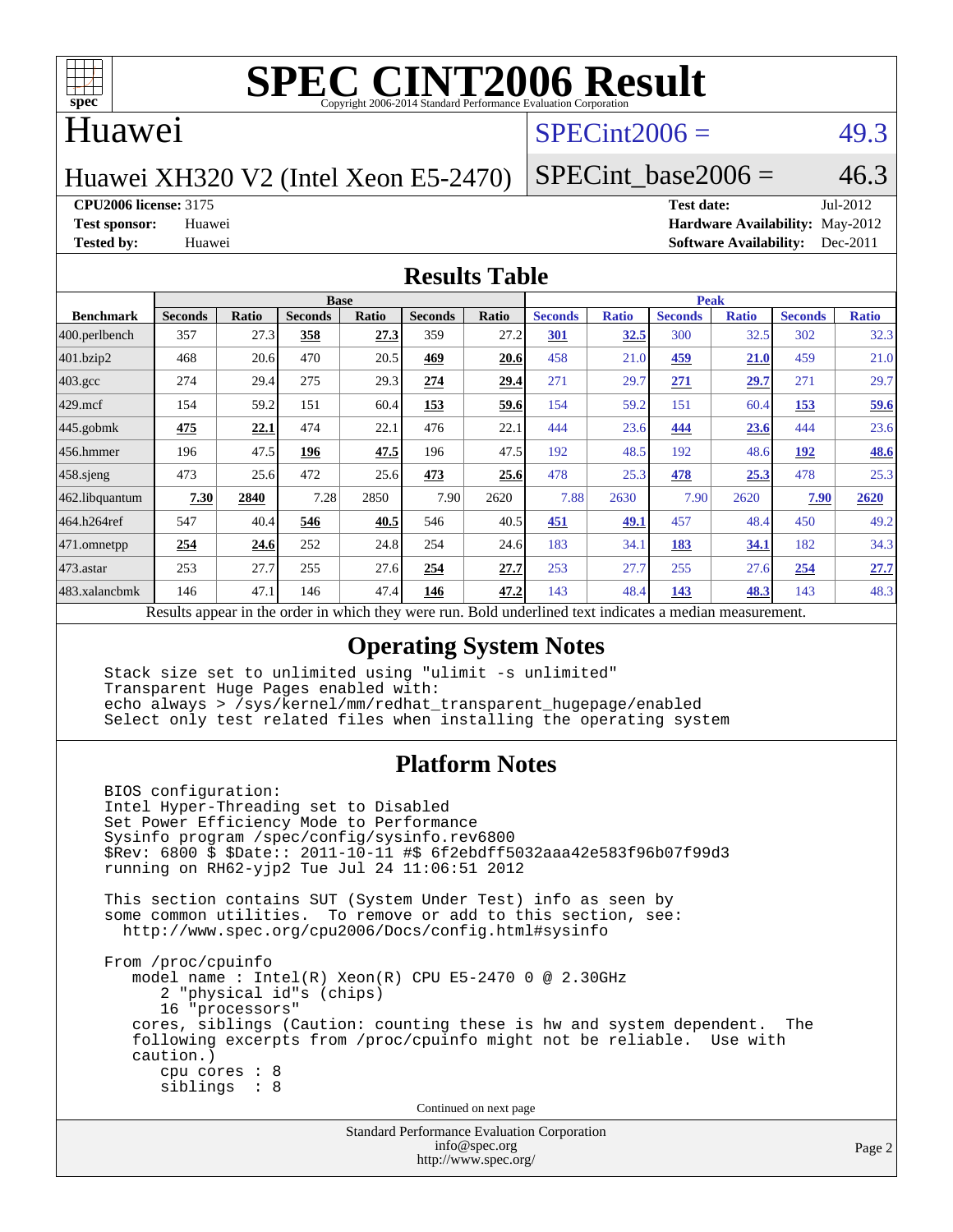

#### Huawei

 $SPECint2006 = 49.3$  $SPECint2006 = 49.3$ 

Huawei XH320 V2 (Intel Xeon E5-2470)

SPECint base2006 =  $46.3$ 

**[CPU2006 license:](http://www.spec.org/auto/cpu2006/Docs/result-fields.html#CPU2006license)** 3175 **[Test date:](http://www.spec.org/auto/cpu2006/Docs/result-fields.html#Testdate)** Jul-2012 **[Test sponsor:](http://www.spec.org/auto/cpu2006/Docs/result-fields.html#Testsponsor)** Huawei **[Hardware Availability:](http://www.spec.org/auto/cpu2006/Docs/result-fields.html#HardwareAvailability)** May-2012 **[Tested by:](http://www.spec.org/auto/cpu2006/Docs/result-fields.html#Testedby)** Huawei **[Software Availability:](http://www.spec.org/auto/cpu2006/Docs/result-fields.html#SoftwareAvailability)** Dec-2011

#### **[Platform Notes \(Continued\)](http://www.spec.org/auto/cpu2006/Docs/result-fields.html#PlatformNotes)**

 physical 0: cores 0 1 2 3 4 5 6 7 physical 1: cores 0 1 2 3 4 5 6 7 cache size : 20480 KB

From /proc/meminfo<br>MemTotal: 99043072 kB HugePages\_Total: 0<br>Hugepagesize: 2048 kB Hugepagesize:

 From /etc/\*release\* /etc/\*version\* redhat-release: Red Hat Enterprise Linux Server release 6.2 (Santiago) system-release: Red Hat Enterprise Linux Server release 6.2 (Santiago) system-release-cpe: cpe:/o:redhat:enterprise\_linux:6server:ga:server

 uname -a: Linux RH62-yjp2 2.6.32-220.el6.x86\_64 #1 SMP Wed Nov 9 08:03:13 EST 2011 x86\_64 x86\_64 x86\_64 GNU/Linux

run-level 3 Jul 23 23:12

 SPEC is set to: /spec Filesystem Type Size Used Avail Use% Mounted on<br>
/dev/sdal ext3 270G 91G 165G 36% / /dev/sda1 ext3 270G 91G 165G 36% /

 Additional information from dmidecode: Memory: 12x Samsu M393B 8 GB 1600 MHz 1 rank

(End of data from sysinfo program)

#### **[General Notes](http://www.spec.org/auto/cpu2006/Docs/result-fields.html#GeneralNotes)**

Environment variables set by runspec before the start of the run: KMP\_AFFINITY = "granularity=fine,compact,0,1" LD\_LIBRARY\_PATH = "/spec/libs/32:/spec/libs/64" OMP\_NUM\_THREADS = "16"

 Binaries compiled on a system with 2 x Xeon X5645 CPU + 16GB memory using RHEL 6.1

### **[Base Compiler Invocation](http://www.spec.org/auto/cpu2006/Docs/result-fields.html#BaseCompilerInvocation)**

[C benchmarks](http://www.spec.org/auto/cpu2006/Docs/result-fields.html#Cbenchmarks):<br> $\frac{icc}{c}$  $-m64$ 

[C++ benchmarks:](http://www.spec.org/auto/cpu2006/Docs/result-fields.html#CXXbenchmarks) [icpc -m64](http://www.spec.org/cpu2006/results/res2012q3/cpu2006-20120725-23874.flags.html#user_CXXbase_intel_icpc_64bit_fc66a5337ce925472a5c54ad6a0de310)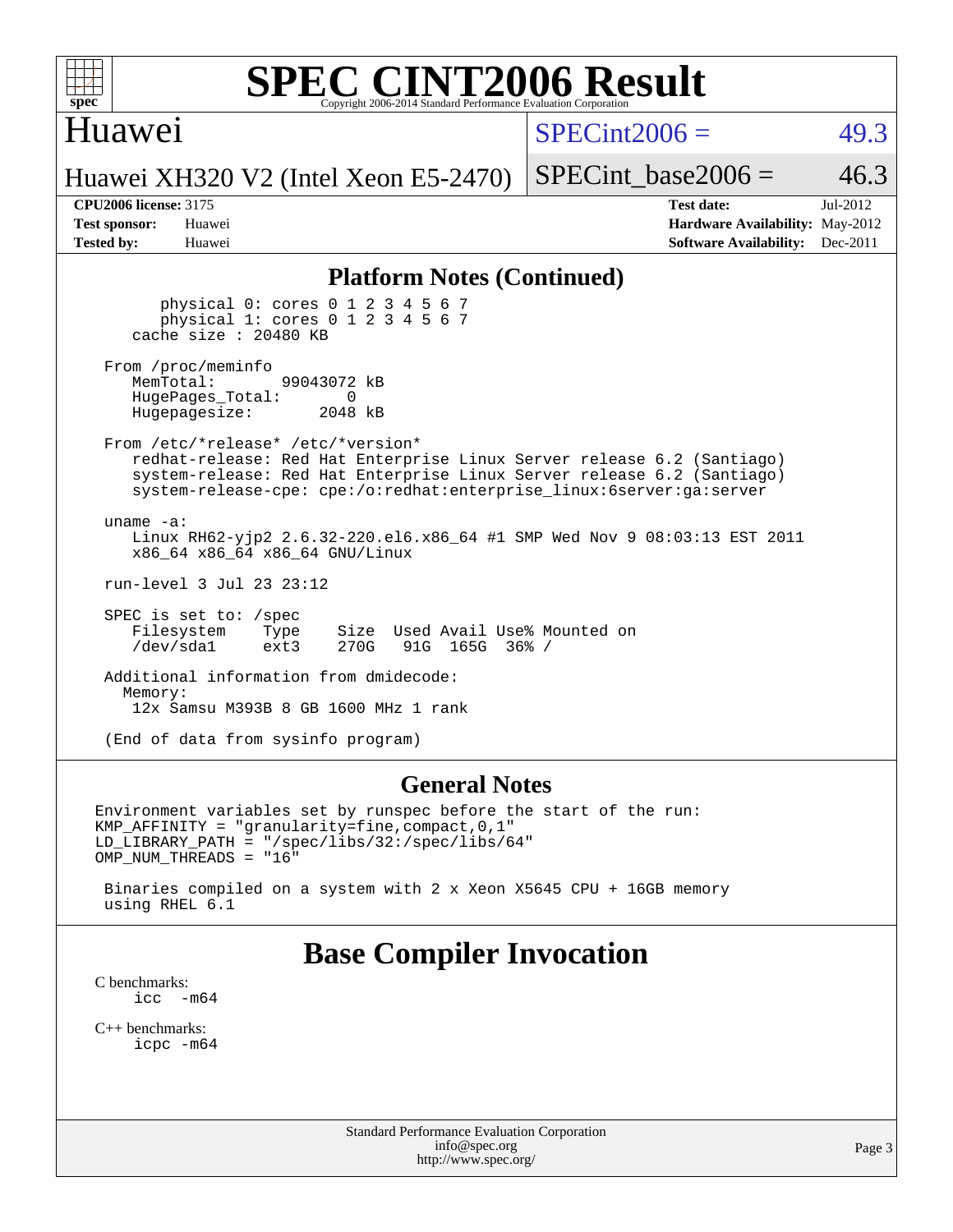

#### Huawei

 $SPECint2006 = 49.3$  $SPECint2006 = 49.3$ 

Huawei XH320 V2 (Intel Xeon E5-2470)

SPECint base2006 =  $46.3$ 

**[CPU2006 license:](http://www.spec.org/auto/cpu2006/Docs/result-fields.html#CPU2006license)** 3175 **[Test date:](http://www.spec.org/auto/cpu2006/Docs/result-fields.html#Testdate)** Jul-2012 **[Test sponsor:](http://www.spec.org/auto/cpu2006/Docs/result-fields.html#Testsponsor)** Huawei **[Hardware Availability:](http://www.spec.org/auto/cpu2006/Docs/result-fields.html#HardwareAvailability)** May-2012 **[Tested by:](http://www.spec.org/auto/cpu2006/Docs/result-fields.html#Testedby)** Huawei **[Software Availability:](http://www.spec.org/auto/cpu2006/Docs/result-fields.html#SoftwareAvailability)** Dec-2011

### **[Base Portability Flags](http://www.spec.org/auto/cpu2006/Docs/result-fields.html#BasePortabilityFlags)**

 400.perlbench: [-DSPEC\\_CPU\\_LP64](http://www.spec.org/cpu2006/results/res2012q3/cpu2006-20120725-23874.flags.html#b400.perlbench_basePORTABILITY_DSPEC_CPU_LP64) [-DSPEC\\_CPU\\_LINUX\\_X64](http://www.spec.org/cpu2006/results/res2012q3/cpu2006-20120725-23874.flags.html#b400.perlbench_baseCPORTABILITY_DSPEC_CPU_LINUX_X64) 401.bzip2: [-DSPEC\\_CPU\\_LP64](http://www.spec.org/cpu2006/results/res2012q3/cpu2006-20120725-23874.flags.html#suite_basePORTABILITY401_bzip2_DSPEC_CPU_LP64) 403.gcc: [-DSPEC\\_CPU\\_LP64](http://www.spec.org/cpu2006/results/res2012q3/cpu2006-20120725-23874.flags.html#suite_basePORTABILITY403_gcc_DSPEC_CPU_LP64) 429.mcf: [-DSPEC\\_CPU\\_LP64](http://www.spec.org/cpu2006/results/res2012q3/cpu2006-20120725-23874.flags.html#suite_basePORTABILITY429_mcf_DSPEC_CPU_LP64) 445.gobmk: [-DSPEC\\_CPU\\_LP64](http://www.spec.org/cpu2006/results/res2012q3/cpu2006-20120725-23874.flags.html#suite_basePORTABILITY445_gobmk_DSPEC_CPU_LP64) 456.hmmer: [-DSPEC\\_CPU\\_LP64](http://www.spec.org/cpu2006/results/res2012q3/cpu2006-20120725-23874.flags.html#suite_basePORTABILITY456_hmmer_DSPEC_CPU_LP64) 458.sjeng: [-DSPEC\\_CPU\\_LP64](http://www.spec.org/cpu2006/results/res2012q3/cpu2006-20120725-23874.flags.html#suite_basePORTABILITY458_sjeng_DSPEC_CPU_LP64) 462.libquantum: [-DSPEC\\_CPU\\_LP64](http://www.spec.org/cpu2006/results/res2012q3/cpu2006-20120725-23874.flags.html#suite_basePORTABILITY462_libquantum_DSPEC_CPU_LP64) [-DSPEC\\_CPU\\_LINUX](http://www.spec.org/cpu2006/results/res2012q3/cpu2006-20120725-23874.flags.html#b462.libquantum_baseCPORTABILITY_DSPEC_CPU_LINUX) 464.h264ref: [-DSPEC\\_CPU\\_LP64](http://www.spec.org/cpu2006/results/res2012q3/cpu2006-20120725-23874.flags.html#suite_basePORTABILITY464_h264ref_DSPEC_CPU_LP64) 471.omnetpp: [-DSPEC\\_CPU\\_LP64](http://www.spec.org/cpu2006/results/res2012q3/cpu2006-20120725-23874.flags.html#suite_basePORTABILITY471_omnetpp_DSPEC_CPU_LP64) 473.astar: [-DSPEC\\_CPU\\_LP64](http://www.spec.org/cpu2006/results/res2012q3/cpu2006-20120725-23874.flags.html#suite_basePORTABILITY473_astar_DSPEC_CPU_LP64) 483.xalancbmk: [-DSPEC\\_CPU\\_LP64](http://www.spec.org/cpu2006/results/res2012q3/cpu2006-20120725-23874.flags.html#suite_basePORTABILITY483_xalancbmk_DSPEC_CPU_LP64) [-DSPEC\\_CPU\\_LINUX](http://www.spec.org/cpu2006/results/res2012q3/cpu2006-20120725-23874.flags.html#b483.xalancbmk_baseCXXPORTABILITY_DSPEC_CPU_LINUX)

#### **[Base Optimization Flags](http://www.spec.org/auto/cpu2006/Docs/result-fields.html#BaseOptimizationFlags)**

[C benchmarks](http://www.spec.org/auto/cpu2006/Docs/result-fields.html#Cbenchmarks):

[-xSSE4.2](http://www.spec.org/cpu2006/results/res2012q3/cpu2006-20120725-23874.flags.html#user_CCbase_f-xSSE42_f91528193cf0b216347adb8b939d4107) [-ipo](http://www.spec.org/cpu2006/results/res2012q3/cpu2006-20120725-23874.flags.html#user_CCbase_f-ipo) [-O3](http://www.spec.org/cpu2006/results/res2012q3/cpu2006-20120725-23874.flags.html#user_CCbase_f-O3) [-no-prec-div](http://www.spec.org/cpu2006/results/res2012q3/cpu2006-20120725-23874.flags.html#user_CCbase_f-no-prec-div) [-parallel](http://www.spec.org/cpu2006/results/res2012q3/cpu2006-20120725-23874.flags.html#user_CCbase_f-parallel) [-opt-prefetch](http://www.spec.org/cpu2006/results/res2012q3/cpu2006-20120725-23874.flags.html#user_CCbase_f-opt-prefetch) [-auto-p32](http://www.spec.org/cpu2006/results/res2012q3/cpu2006-20120725-23874.flags.html#user_CCbase_f-auto-p32)

[C++ benchmarks:](http://www.spec.org/auto/cpu2006/Docs/result-fields.html#CXXbenchmarks)

[-xSSE4.2](http://www.spec.org/cpu2006/results/res2012q3/cpu2006-20120725-23874.flags.html#user_CXXbase_f-xSSE42_f91528193cf0b216347adb8b939d4107) [-ipo](http://www.spec.org/cpu2006/results/res2012q3/cpu2006-20120725-23874.flags.html#user_CXXbase_f-ipo) [-O3](http://www.spec.org/cpu2006/results/res2012q3/cpu2006-20120725-23874.flags.html#user_CXXbase_f-O3) [-no-prec-div](http://www.spec.org/cpu2006/results/res2012q3/cpu2006-20120725-23874.flags.html#user_CXXbase_f-no-prec-div) [-opt-prefetch](http://www.spec.org/cpu2006/results/res2012q3/cpu2006-20120725-23874.flags.html#user_CXXbase_f-opt-prefetch) [-auto-p32](http://www.spec.org/cpu2006/results/res2012q3/cpu2006-20120725-23874.flags.html#user_CXXbase_f-auto-p32) [-Wl,-z,muldefs](http://www.spec.org/cpu2006/results/res2012q3/cpu2006-20120725-23874.flags.html#user_CXXbase_link_force_multiple1_74079c344b956b9658436fd1b6dd3a8a) [-L/smartheap -lsmartheap64](http://www.spec.org/cpu2006/results/res2012q3/cpu2006-20120725-23874.flags.html#user_CXXbase_SmartHeap64_5e654037dadeae1fe403ab4b4466e60b)

#### **[Base Other Flags](http://www.spec.org/auto/cpu2006/Docs/result-fields.html#BaseOtherFlags)**

[C benchmarks](http://www.spec.org/auto/cpu2006/Docs/result-fields.html#Cbenchmarks):

403.gcc: [-Dalloca=\\_alloca](http://www.spec.org/cpu2006/results/res2012q3/cpu2006-20120725-23874.flags.html#b403.gcc_baseEXTRA_CFLAGS_Dalloca_be3056838c12de2578596ca5467af7f3)

### **[Peak Compiler Invocation](http://www.spec.org/auto/cpu2006/Docs/result-fields.html#PeakCompilerInvocation)**

[C benchmarks \(except as noted below\)](http://www.spec.org/auto/cpu2006/Docs/result-fields.html#Cbenchmarksexceptasnotedbelow):

icc  $-m64$ 

400.perlbench: [icc -m32](http://www.spec.org/cpu2006/results/res2012q3/cpu2006-20120725-23874.flags.html#user_peakCCLD400_perlbench_intel_icc_a6a621f8d50482236b970c6ac5f55f93)

445.gobmk: [icc -m32](http://www.spec.org/cpu2006/results/res2012q3/cpu2006-20120725-23874.flags.html#user_peakCCLD445_gobmk_intel_icc_a6a621f8d50482236b970c6ac5f55f93)

464.h264ref: [icc -m32](http://www.spec.org/cpu2006/results/res2012q3/cpu2006-20120725-23874.flags.html#user_peakCCLD464_h264ref_intel_icc_a6a621f8d50482236b970c6ac5f55f93)

[C++ benchmarks \(except as noted below\):](http://www.spec.org/auto/cpu2006/Docs/result-fields.html#CXXbenchmarksexceptasnotedbelow) [icpc -m32](http://www.spec.org/cpu2006/results/res2012q3/cpu2006-20120725-23874.flags.html#user_CXXpeak_intel_icpc_4e5a5ef1a53fd332b3c49e69c3330699)

473.astar: [icpc -m64](http://www.spec.org/cpu2006/results/res2012q3/cpu2006-20120725-23874.flags.html#user_peakCXXLD473_astar_intel_icpc_64bit_fc66a5337ce925472a5c54ad6a0de310)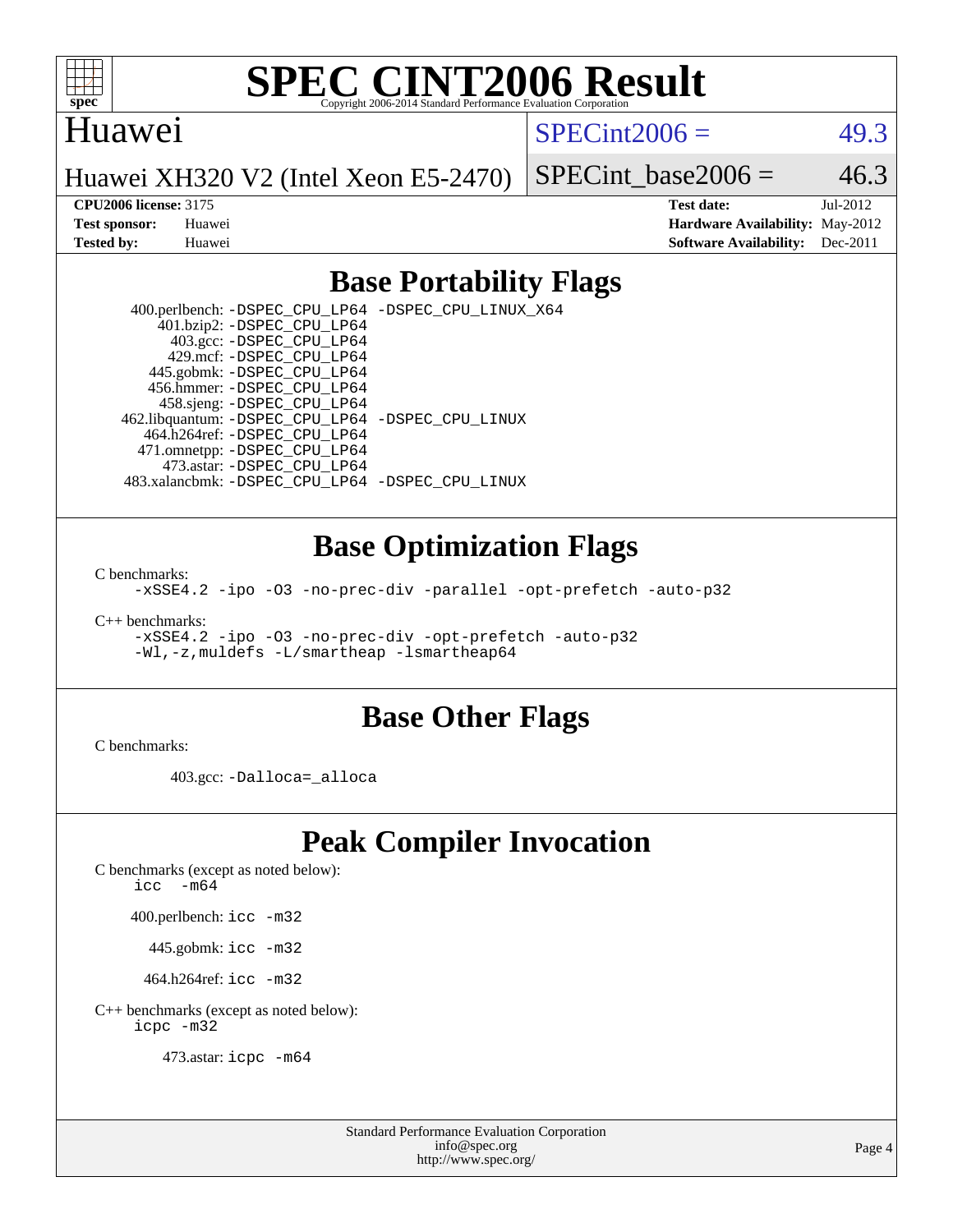

#### Huawei

 $SPECint2006 = 49.3$  $SPECint2006 = 49.3$ 

Huawei XH320 V2 (Intel Xeon E5-2470)

SPECint base2006 =  $46.3$ 

**[CPU2006 license:](http://www.spec.org/auto/cpu2006/Docs/result-fields.html#CPU2006license)** 3175 **[Test date:](http://www.spec.org/auto/cpu2006/Docs/result-fields.html#Testdate)** Jul-2012 **[Test sponsor:](http://www.spec.org/auto/cpu2006/Docs/result-fields.html#Testsponsor)** Huawei **[Hardware Availability:](http://www.spec.org/auto/cpu2006/Docs/result-fields.html#HardwareAvailability)** May-2012 **[Tested by:](http://www.spec.org/auto/cpu2006/Docs/result-fields.html#Testedby)** Huawei **[Software Availability:](http://www.spec.org/auto/cpu2006/Docs/result-fields.html#SoftwareAvailability)** Dec-2011

### **[Peak Portability Flags](http://www.spec.org/auto/cpu2006/Docs/result-fields.html#PeakPortabilityFlags)**

 400.perlbench: [-DSPEC\\_CPU\\_LINUX\\_IA32](http://www.spec.org/cpu2006/results/res2012q3/cpu2006-20120725-23874.flags.html#b400.perlbench_peakCPORTABILITY_DSPEC_CPU_LINUX_IA32) 401.bzip2: [-DSPEC\\_CPU\\_LP64](http://www.spec.org/cpu2006/results/res2012q3/cpu2006-20120725-23874.flags.html#suite_peakPORTABILITY401_bzip2_DSPEC_CPU_LP64) 403.gcc: [-DSPEC\\_CPU\\_LP64](http://www.spec.org/cpu2006/results/res2012q3/cpu2006-20120725-23874.flags.html#suite_peakPORTABILITY403_gcc_DSPEC_CPU_LP64) 429.mcf: [-DSPEC\\_CPU\\_LP64](http://www.spec.org/cpu2006/results/res2012q3/cpu2006-20120725-23874.flags.html#suite_peakPORTABILITY429_mcf_DSPEC_CPU_LP64) 456.hmmer: [-DSPEC\\_CPU\\_LP64](http://www.spec.org/cpu2006/results/res2012q3/cpu2006-20120725-23874.flags.html#suite_peakPORTABILITY456_hmmer_DSPEC_CPU_LP64) 458.sjeng: [-DSPEC\\_CPU\\_LP64](http://www.spec.org/cpu2006/results/res2012q3/cpu2006-20120725-23874.flags.html#suite_peakPORTABILITY458_sjeng_DSPEC_CPU_LP64) 462.libquantum: [-DSPEC\\_CPU\\_LP64](http://www.spec.org/cpu2006/results/res2012q3/cpu2006-20120725-23874.flags.html#suite_peakPORTABILITY462_libquantum_DSPEC_CPU_LP64) [-DSPEC\\_CPU\\_LINUX](http://www.spec.org/cpu2006/results/res2012q3/cpu2006-20120725-23874.flags.html#b462.libquantum_peakCPORTABILITY_DSPEC_CPU_LINUX) 473.astar: [-DSPEC\\_CPU\\_LP64](http://www.spec.org/cpu2006/results/res2012q3/cpu2006-20120725-23874.flags.html#suite_peakPORTABILITY473_astar_DSPEC_CPU_LP64) 483.xalancbmk: [-DSPEC\\_CPU\\_LINUX](http://www.spec.org/cpu2006/results/res2012q3/cpu2006-20120725-23874.flags.html#b483.xalancbmk_peakCXXPORTABILITY_DSPEC_CPU_LINUX)

### **[Peak Optimization Flags](http://www.spec.org/auto/cpu2006/Docs/result-fields.html#PeakOptimizationFlags)**

[C benchmarks](http://www.spec.org/auto/cpu2006/Docs/result-fields.html#Cbenchmarks):

Standard Performance Evaluation Corporation [info@spec.org](mailto:info@spec.org) 400.perlbench: [-xSSE4.2](http://www.spec.org/cpu2006/results/res2012q3/cpu2006-20120725-23874.flags.html#user_peakPASS2_CFLAGSPASS2_LDCFLAGS400_perlbench_f-xSSE42_f91528193cf0b216347adb8b939d4107)(pass 2) [-prof-gen](http://www.spec.org/cpu2006/results/res2012q3/cpu2006-20120725-23874.flags.html#user_peakPASS1_CFLAGSPASS1_LDCFLAGS400_perlbench_prof_gen_e43856698f6ca7b7e442dfd80e94a8fc)(pass 1) [-ipo](http://www.spec.org/cpu2006/results/res2012q3/cpu2006-20120725-23874.flags.html#user_peakPASS2_CFLAGSPASS2_LDCFLAGS400_perlbench_f-ipo)(pass 2) [-O3](http://www.spec.org/cpu2006/results/res2012q3/cpu2006-20120725-23874.flags.html#user_peakPASS2_CFLAGSPASS2_LDCFLAGS400_perlbench_f-O3)(pass 2) [-no-prec-div](http://www.spec.org/cpu2006/results/res2012q3/cpu2006-20120725-23874.flags.html#user_peakPASS2_CFLAGSPASS2_LDCFLAGS400_perlbench_f-no-prec-div)(pass 2) [-prof-use](http://www.spec.org/cpu2006/results/res2012q3/cpu2006-20120725-23874.flags.html#user_peakPASS2_CFLAGSPASS2_LDCFLAGS400_perlbench_prof_use_bccf7792157ff70d64e32fe3e1250b55)(pass 2) [-opt-prefetch](http://www.spec.org/cpu2006/results/res2012q3/cpu2006-20120725-23874.flags.html#user_peakCOPTIMIZE400_perlbench_f-opt-prefetch) [-ansi-alias](http://www.spec.org/cpu2006/results/res2012q3/cpu2006-20120725-23874.flags.html#user_peakCOPTIMIZE400_perlbench_f-ansi-alias) 401.bzip2: [-xSSE4.2](http://www.spec.org/cpu2006/results/res2012q3/cpu2006-20120725-23874.flags.html#user_peakPASS2_CFLAGSPASS2_LDCFLAGS401_bzip2_f-xSSE42_f91528193cf0b216347adb8b939d4107)(pass 2) [-prof-gen](http://www.spec.org/cpu2006/results/res2012q3/cpu2006-20120725-23874.flags.html#user_peakPASS1_CFLAGSPASS1_LDCFLAGS401_bzip2_prof_gen_e43856698f6ca7b7e442dfd80e94a8fc)(pass 1) [-ipo](http://www.spec.org/cpu2006/results/res2012q3/cpu2006-20120725-23874.flags.html#user_peakPASS2_CFLAGSPASS2_LDCFLAGS401_bzip2_f-ipo)(pass 2) [-O3](http://www.spec.org/cpu2006/results/res2012q3/cpu2006-20120725-23874.flags.html#user_peakPASS2_CFLAGSPASS2_LDCFLAGS401_bzip2_f-O3)(pass 2) [-no-prec-div](http://www.spec.org/cpu2006/results/res2012q3/cpu2006-20120725-23874.flags.html#user_peakCOPTIMIZEPASS2_CFLAGSPASS2_LDCFLAGS401_bzip2_f-no-prec-div) [-prof-use](http://www.spec.org/cpu2006/results/res2012q3/cpu2006-20120725-23874.flags.html#user_peakPASS2_CFLAGSPASS2_LDCFLAGS401_bzip2_prof_use_bccf7792157ff70d64e32fe3e1250b55)(pass 2) [-auto-ilp32](http://www.spec.org/cpu2006/results/res2012q3/cpu2006-20120725-23874.flags.html#user_peakCOPTIMIZE401_bzip2_f-auto-ilp32) [-opt-prefetch](http://www.spec.org/cpu2006/results/res2012q3/cpu2006-20120725-23874.flags.html#user_peakCOPTIMIZE401_bzip2_f-opt-prefetch) [-ansi-alias](http://www.spec.org/cpu2006/results/res2012q3/cpu2006-20120725-23874.flags.html#user_peakCOPTIMIZE401_bzip2_f-ansi-alias) 403.gcc: [-xAVX](http://www.spec.org/cpu2006/results/res2012q3/cpu2006-20120725-23874.flags.html#user_peakCOPTIMIZE403_gcc_f-xAVX) [-ipo](http://www.spec.org/cpu2006/results/res2012q3/cpu2006-20120725-23874.flags.html#user_peakCOPTIMIZE403_gcc_f-ipo) [-O3](http://www.spec.org/cpu2006/results/res2012q3/cpu2006-20120725-23874.flags.html#user_peakCOPTIMIZE403_gcc_f-O3) [-no-prec-div](http://www.spec.org/cpu2006/results/res2012q3/cpu2006-20120725-23874.flags.html#user_peakCOPTIMIZE403_gcc_f-no-prec-div) [-inline-calloc](http://www.spec.org/cpu2006/results/res2012q3/cpu2006-20120725-23874.flags.html#user_peakCOPTIMIZE403_gcc_f-inline-calloc) [-opt-malloc-options=3](http://www.spec.org/cpu2006/results/res2012q3/cpu2006-20120725-23874.flags.html#user_peakCOPTIMIZE403_gcc_f-opt-malloc-options_13ab9b803cf986b4ee62f0a5998c2238) [-auto-ilp32](http://www.spec.org/cpu2006/results/res2012q3/cpu2006-20120725-23874.flags.html#user_peakCOPTIMIZE403_gcc_f-auto-ilp32)  $429$ .mcf: basepeak = yes 445.gobmk: [-xSSE4.2](http://www.spec.org/cpu2006/results/res2012q3/cpu2006-20120725-23874.flags.html#user_peakPASS2_CFLAGSPASS2_LDCFLAGS445_gobmk_f-xSSE42_f91528193cf0b216347adb8b939d4107)(pass 2) [-prof-gen](http://www.spec.org/cpu2006/results/res2012q3/cpu2006-20120725-23874.flags.html#user_peakPASS1_CFLAGSPASS1_LDCFLAGS445_gobmk_prof_gen_e43856698f6ca7b7e442dfd80e94a8fc)(pass 1) [-prof-use](http://www.spec.org/cpu2006/results/res2012q3/cpu2006-20120725-23874.flags.html#user_peakPASS2_CFLAGSPASS2_LDCFLAGS445_gobmk_prof_use_bccf7792157ff70d64e32fe3e1250b55)(pass 2) [-ansi-alias](http://www.spec.org/cpu2006/results/res2012q3/cpu2006-20120725-23874.flags.html#user_peakCOPTIMIZE445_gobmk_f-ansi-alias) 456.hmmer: [-xSSE4.2](http://www.spec.org/cpu2006/results/res2012q3/cpu2006-20120725-23874.flags.html#user_peakCOPTIMIZE456_hmmer_f-xSSE42_f91528193cf0b216347adb8b939d4107) [-ipo](http://www.spec.org/cpu2006/results/res2012q3/cpu2006-20120725-23874.flags.html#user_peakCOPTIMIZE456_hmmer_f-ipo) [-O3](http://www.spec.org/cpu2006/results/res2012q3/cpu2006-20120725-23874.flags.html#user_peakCOPTIMIZE456_hmmer_f-O3) [-no-prec-div](http://www.spec.org/cpu2006/results/res2012q3/cpu2006-20120725-23874.flags.html#user_peakCOPTIMIZE456_hmmer_f-no-prec-div) [-unroll2](http://www.spec.org/cpu2006/results/res2012q3/cpu2006-20120725-23874.flags.html#user_peakCOPTIMIZE456_hmmer_f-unroll_784dae83bebfb236979b41d2422d7ec2) [-auto-ilp32](http://www.spec.org/cpu2006/results/res2012q3/cpu2006-20120725-23874.flags.html#user_peakCOPTIMIZE456_hmmer_f-auto-ilp32) [-ansi-alias](http://www.spec.org/cpu2006/results/res2012q3/cpu2006-20120725-23874.flags.html#user_peakCOPTIMIZE456_hmmer_f-ansi-alias) 458.sjeng: [-xSSE4.2](http://www.spec.org/cpu2006/results/res2012q3/cpu2006-20120725-23874.flags.html#user_peakPASS2_CFLAGSPASS2_LDCFLAGS458_sjeng_f-xSSE42_f91528193cf0b216347adb8b939d4107)(pass 2) [-prof-gen](http://www.spec.org/cpu2006/results/res2012q3/cpu2006-20120725-23874.flags.html#user_peakPASS1_CFLAGSPASS1_LDCFLAGS458_sjeng_prof_gen_e43856698f6ca7b7e442dfd80e94a8fc)(pass 1) [-ipo](http://www.spec.org/cpu2006/results/res2012q3/cpu2006-20120725-23874.flags.html#user_peakPASS2_CFLAGSPASS2_LDCFLAGS458_sjeng_f-ipo)(pass 2) [-O3](http://www.spec.org/cpu2006/results/res2012q3/cpu2006-20120725-23874.flags.html#user_peakPASS2_CFLAGSPASS2_LDCFLAGS458_sjeng_f-O3)(pass 2) [-no-prec-div](http://www.spec.org/cpu2006/results/res2012q3/cpu2006-20120725-23874.flags.html#user_peakPASS2_CFLAGSPASS2_LDCFLAGS458_sjeng_f-no-prec-div)(pass 2) [-prof-use](http://www.spec.org/cpu2006/results/res2012q3/cpu2006-20120725-23874.flags.html#user_peakPASS2_CFLAGSPASS2_LDCFLAGS458_sjeng_prof_use_bccf7792157ff70d64e32fe3e1250b55)(pass 2) [-unroll4](http://www.spec.org/cpu2006/results/res2012q3/cpu2006-20120725-23874.flags.html#user_peakCOPTIMIZE458_sjeng_f-unroll_4e5e4ed65b7fd20bdcd365bec371b81f) 462.libquantum: [-xAVX](http://www.spec.org/cpu2006/results/res2012q3/cpu2006-20120725-23874.flags.html#user_peakCOPTIMIZE462_libquantum_f-xAVX) [-ipo](http://www.spec.org/cpu2006/results/res2012q3/cpu2006-20120725-23874.flags.html#user_peakCOPTIMIZE462_libquantum_f-ipo) [-O3](http://www.spec.org/cpu2006/results/res2012q3/cpu2006-20120725-23874.flags.html#user_peakCOPTIMIZE462_libquantum_f-O3) [-no-prec-div](http://www.spec.org/cpu2006/results/res2012q3/cpu2006-20120725-23874.flags.html#user_peakCOPTIMIZE462_libquantum_f-no-prec-div) [-parallel](http://www.spec.org/cpu2006/results/res2012q3/cpu2006-20120725-23874.flags.html#user_peakCOPTIMIZE462_libquantum_f-parallel) [-opt-prefetch](http://www.spec.org/cpu2006/results/res2012q3/cpu2006-20120725-23874.flags.html#user_peakCOPTIMIZE462_libquantum_f-opt-prefetch) [-auto-p32](http://www.spec.org/cpu2006/results/res2012q3/cpu2006-20120725-23874.flags.html#user_peakCOPTIMIZE462_libquantum_f-auto-p32)  $464.h264$ ref:  $-xSSE4$ .  $2(pass 2)$  [-prof-gen](http://www.spec.org/cpu2006/results/res2012q3/cpu2006-20120725-23874.flags.html#user_peakPASS1_CFLAGSPASS1_LDCFLAGS464_h264ref_prof_gen_e43856698f6ca7b7e442dfd80e94a8fc)(pass 1) [-ipo](http://www.spec.org/cpu2006/results/res2012q3/cpu2006-20120725-23874.flags.html#user_peakPASS2_CFLAGSPASS2_LDCFLAGS464_h264ref_f-ipo)(pass 2) [-O3](http://www.spec.org/cpu2006/results/res2012q3/cpu2006-20120725-23874.flags.html#user_peakPASS2_CFLAGSPASS2_LDCFLAGS464_h264ref_f-O3)(pass 2) [-no-prec-div](http://www.spec.org/cpu2006/results/res2012q3/cpu2006-20120725-23874.flags.html#user_peakPASS2_CFLAGSPASS2_LDCFLAGS464_h264ref_f-no-prec-div)(pass 2) [-prof-use](http://www.spec.org/cpu2006/results/res2012q3/cpu2006-20120725-23874.flags.html#user_peakPASS2_CFLAGSPASS2_LDCFLAGS464_h264ref_prof_use_bccf7792157ff70d64e32fe3e1250b55)(pass 2) [-unroll2](http://www.spec.org/cpu2006/results/res2012q3/cpu2006-20120725-23874.flags.html#user_peakCOPTIMIZE464_h264ref_f-unroll_784dae83bebfb236979b41d2422d7ec2) [-ansi-alias](http://www.spec.org/cpu2006/results/res2012q3/cpu2006-20120725-23874.flags.html#user_peakCOPTIMIZE464_h264ref_f-ansi-alias) [C++ benchmarks:](http://www.spec.org/auto/cpu2006/Docs/result-fields.html#CXXbenchmarks) 471.omnetpp: [-xSSE4.2](http://www.spec.org/cpu2006/results/res2012q3/cpu2006-20120725-23874.flags.html#user_peakPASS2_CXXFLAGSPASS2_LDCXXFLAGS471_omnetpp_f-xSSE42_f91528193cf0b216347adb8b939d4107)(pass 2) [-prof-gen](http://www.spec.org/cpu2006/results/res2012q3/cpu2006-20120725-23874.flags.html#user_peakPASS1_CXXFLAGSPASS1_LDCXXFLAGS471_omnetpp_prof_gen_e43856698f6ca7b7e442dfd80e94a8fc)(pass 1) [-ipo](http://www.spec.org/cpu2006/results/res2012q3/cpu2006-20120725-23874.flags.html#user_peakPASS2_CXXFLAGSPASS2_LDCXXFLAGS471_omnetpp_f-ipo)(pass 2) [-O3](http://www.spec.org/cpu2006/results/res2012q3/cpu2006-20120725-23874.flags.html#user_peakPASS2_CXXFLAGSPASS2_LDCXXFLAGS471_omnetpp_f-O3)(pass 2) [-no-prec-div](http://www.spec.org/cpu2006/results/res2012q3/cpu2006-20120725-23874.flags.html#user_peakPASS2_CXXFLAGSPASS2_LDCXXFLAGS471_omnetpp_f-no-prec-div)(pass 2) [-prof-use](http://www.spec.org/cpu2006/results/res2012q3/cpu2006-20120725-23874.flags.html#user_peakPASS2_CXXFLAGSPASS2_LDCXXFLAGS471_omnetpp_prof_use_bccf7792157ff70d64e32fe3e1250b55)(pass 2) [-opt-ra-region-strategy=block](http://www.spec.org/cpu2006/results/res2012q3/cpu2006-20120725-23874.flags.html#user_peakCXXOPTIMIZE471_omnetpp_f-opt-ra-region-strategy_5382940c29ea30302d682fc74bfe0147) [-ansi-alias](http://www.spec.org/cpu2006/results/res2012q3/cpu2006-20120725-23874.flags.html#user_peakCXXOPTIMIZE471_omnetpp_f-ansi-alias) Continued on next page

<http://www.spec.org/>